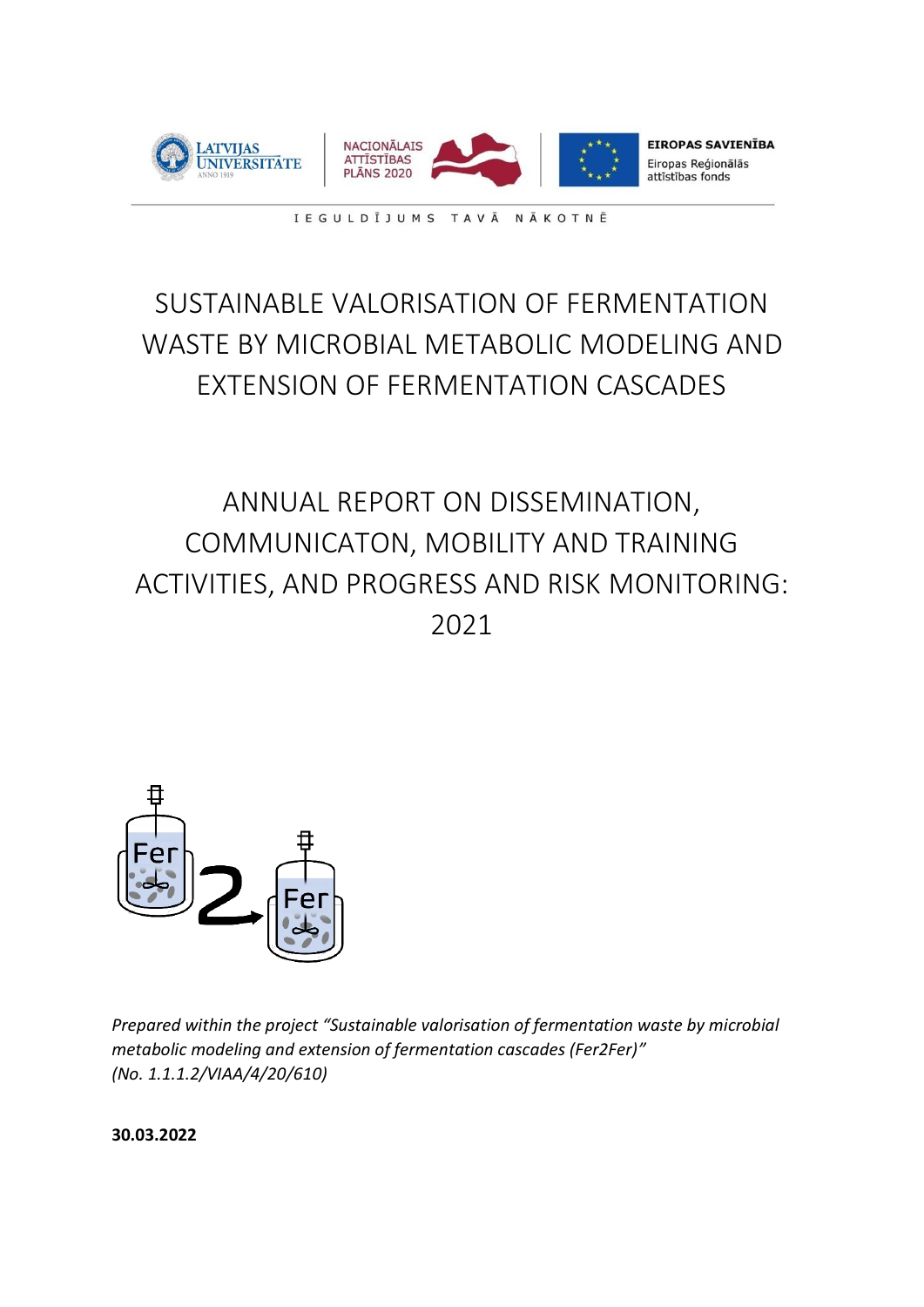#### **The report is prepared within the project's work package no. 4.**

**The scientific objective of the project** is to provide methodology leading towards an optimal, circular and efficient flow of Fermentation Waste (FerW) and side-streams from one fermentation process to others. This methodology would encompass an integrated FerW valorisation system where the contents of feedstock, its bioconversion efficiency, and the related environmental and economic effects are considered.

**Results of the project:** Four activities are planned in the project:

- 1. Evaluation of FerW streams,
- 2. Preparation of stoichiometric models for FerW fermentation,
- 3. Development and ranking of valorisation designs (VD),
- 4. Knowledge transfer, mobility and training.

The project will develop an innovative methodology for FerW valorisation. In addition (1) 2 scientific articles will be published in journals indexed in Scopus and Web of Science databases with a citation index of 50% of the industry average; (2) results will be presented at 2 international scientific conferences; and (3) the young researcher (postdoctoral student) will develop her competence in research, study, international mobility and networking activities for a total of at least 2 months, as well as develop her transferable skills.

**Information about the project:** Bioeconomy is a fast-growing field generating a range of bio-based products from biological feedstocks. A key enabler for bioeconomy is industrial fermentation (IF), which can be broadly defined as any process where microorganisms are used to transform biomass into useful products. These fermentation processes themselves create a diverse range of side-streams and waste, that could be valorised through anaerobic digestion, co-production of other products (e.g., biofuel and animal feed) or be used as feedstocks for subsequent fermentation cascades. This project will focus on methodology supporting decisions and evaluation of contents of various FerW as well as assessing the economic opportunities and constraints for further use of these FerW. Thus, the project focuses on sustainable growth of bioeconomy, paving way for predictive models to aid the design of more integrated bioconversion processes and biorefineries.

As a result of the project, the postdoctoral researcher will significantly improve her scientific, managerial and communication skills, which will help her achieve the status of an independent, mature researcher. The project will promote the development and implementation of the smart specialization strategy area "Knowledge-intensive bioeconomy" through more efficient use of resources (eco-innovative products, new technologies), innovation capacity building, knowledge base and human resources development (knowledge-intensive bioeconomy), innovation systems (ecoinnovative products) and overcoming social, environmental, climate and energy challenges. **Project period:** 01.03.2021 – 30.06.2023. (28 month)

**Project costs:** 104 071.24 EUR (98 867.67 EUR from EU as ERDF funding; 5 203.57 EUR – the share of the University of Latvia)

**Source of funding:** European Regional Development Fund Specific Objective 1.1.1 "Improve research and innovation capacity and the ability of Latvian research institutions to attract external funding, by investing in human capital and infrastructure" 1.1.1.2. measure "Post-doctoral Research Aid". Project application selection round No.4.

**Project Leader:** Researcher, Anna Stikane, PhD, anna.stikane@lu.lv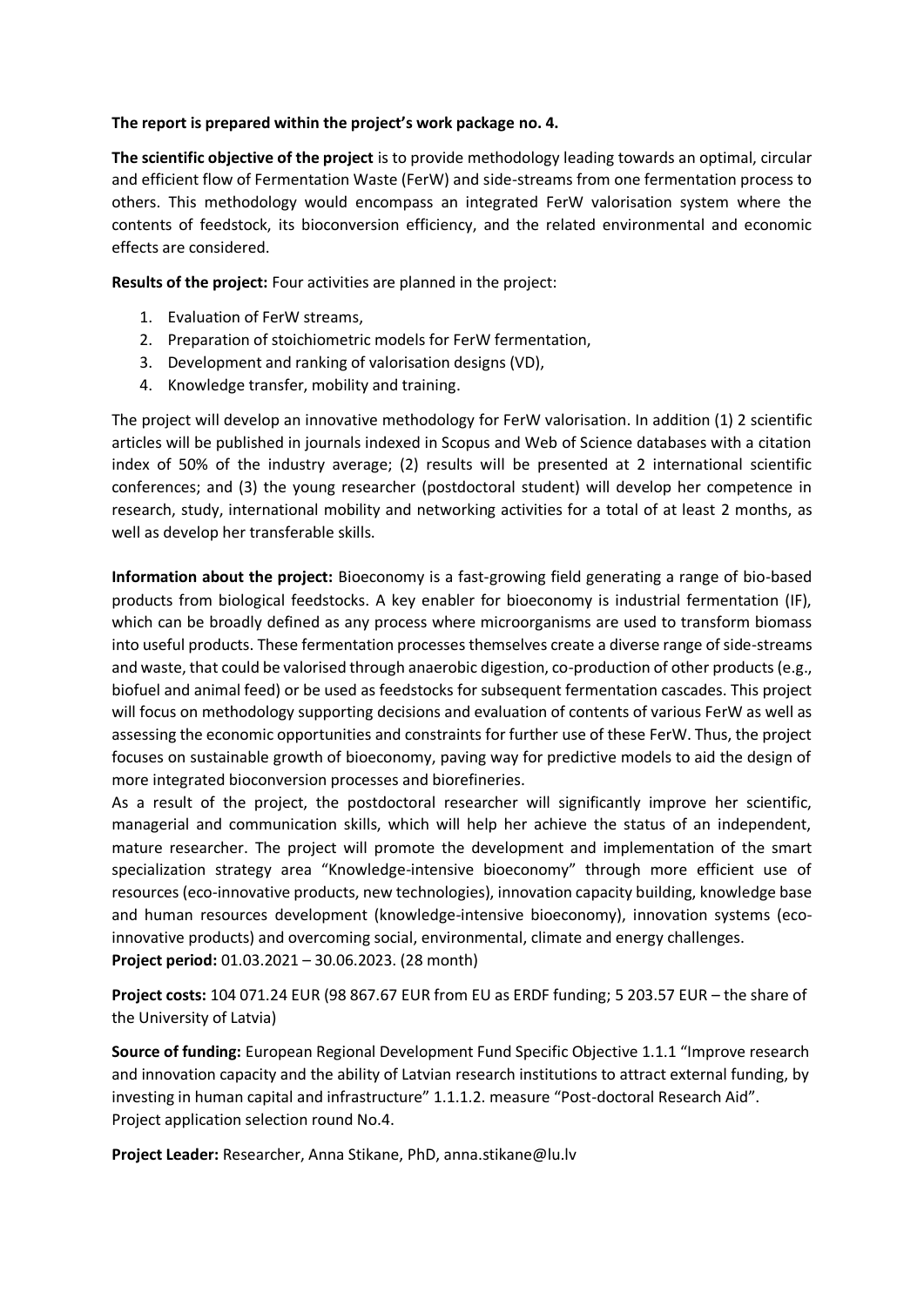

## **CONTENTS**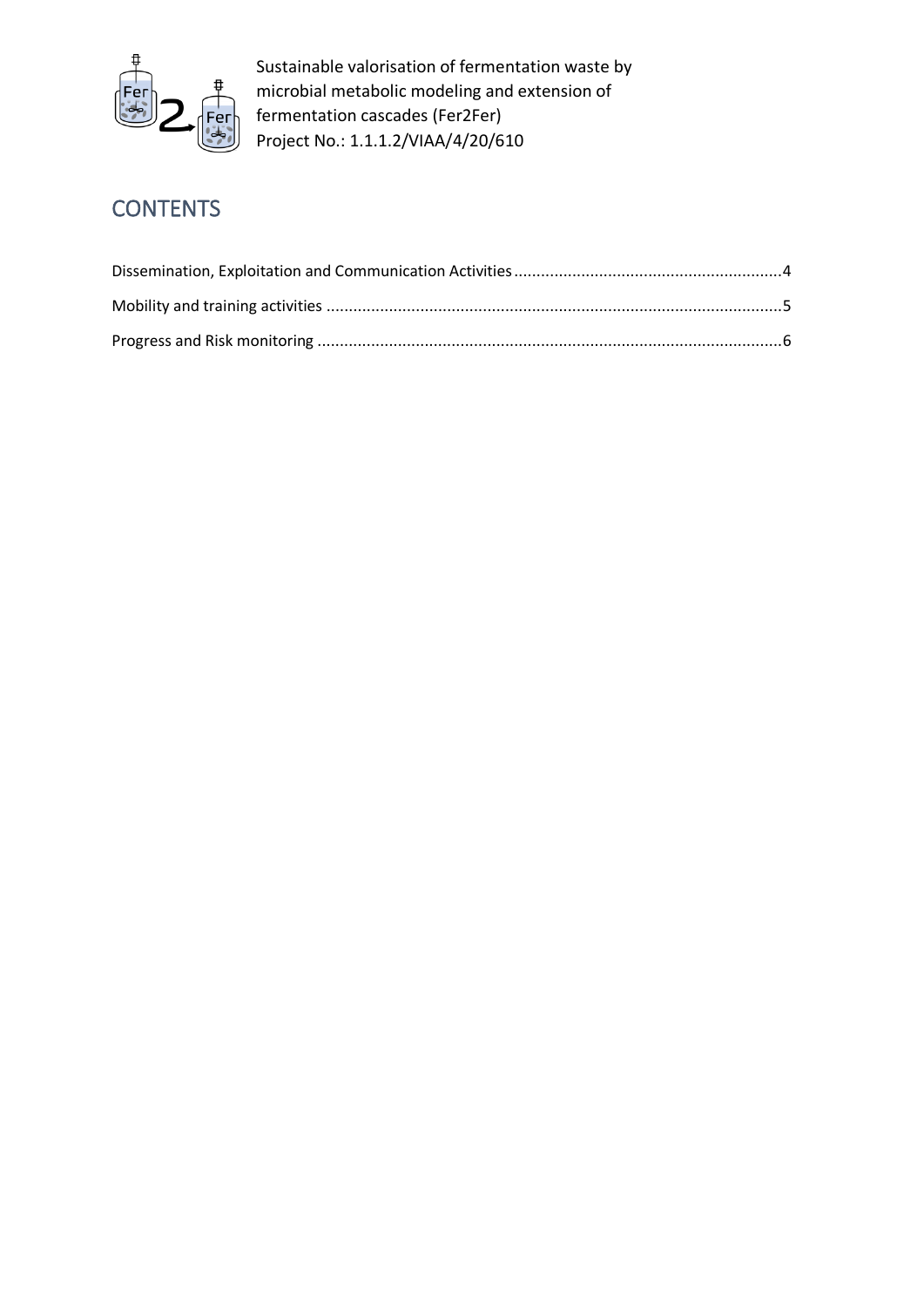

### DISSEMINATION, EXPLOITATION AND COMMUNICATION ACTIVITIES

The project was started on 1st of March, 2021 during the global Covid-19 pandemic, which has influenced the dissemination and communication activities.

Two scientific articles have been envisaged to report the results of the project. During the first year of the project, the first article has been prepared and submitted for review to the journal New [Biotechnology](https://www.sciencedirect.com/journal/new-biotechnology) (ISSN 1871-6784, IF=5.079). The manuscript looks at the resource potential of spent microbial biomass (SMB) as an organic, potentially valuable and increasingly available side stream of biotechnological production processes in the bioeconomy. The reviewers' comments have been received and are currently being addressed to prepare the manuscript for a resubmission.

The communication activities of the project include (1) participation in the international conference "Metabolic Pathway Analysis: The Frontiers" organised by University of Tennessee, with a poster presentation "Exploring Valorisation of Fermentation By-Products Through Metabolic Modelling", and (2) a participation with a talk on fermentation waste as part of a national event on what to do with biowaste and industrial side-streams (in Latvian "Kas vienam lieks, otram – prieks! Bet ko darīt ar ražošanas blakus produktiem un bioatkritumiem?") run as part of the [Vidzeme Innovation Week.](http://innovation.vidzeme.lv/lv/pasakumi/2022-02-25/kas-vienam-lieks-otram-prieks-bet-ko-darit-ar-razosanas-blakus-produktiem-un-bioatkritumiem.html)

A [dedicated section](https://www.lu.lv/zinatne/programmas-un-projekti/es-strukturfondi/1112-pasakums-pecdoktoranturas-petniecibas-atbalsts-4-karta/ilgtspejiga-fermentacijas-atkritumu-valorizacija-un-fermentacijas-kaskazu-pagarinasana-ar-mikroorganismu-metabolisma-modelesanas-palidzibu/) has been developed at the website of the University of Latvia, that informs visitors about the project's aims, tasks and progress, while also providing links to all results published as an outcome of the project (information is provided in Latvian). Also, the website of the Computational Systems Biology Group holds a [section](https://www.biosystems.lv/fer2fer) dedicated to the project (information is provided in English). In addition, a project has been developed at ResearchGate, where periodic updates of the project's progress are published.

At the beginning of the project, an information plate (A3 size) about the project and funding provider was placed in the premises of the University of Latvia – the House of Nature. The plate will be maintained for the whole project, thus informing employees and visitors of the House of Nature and acknowledging the funder of the research project.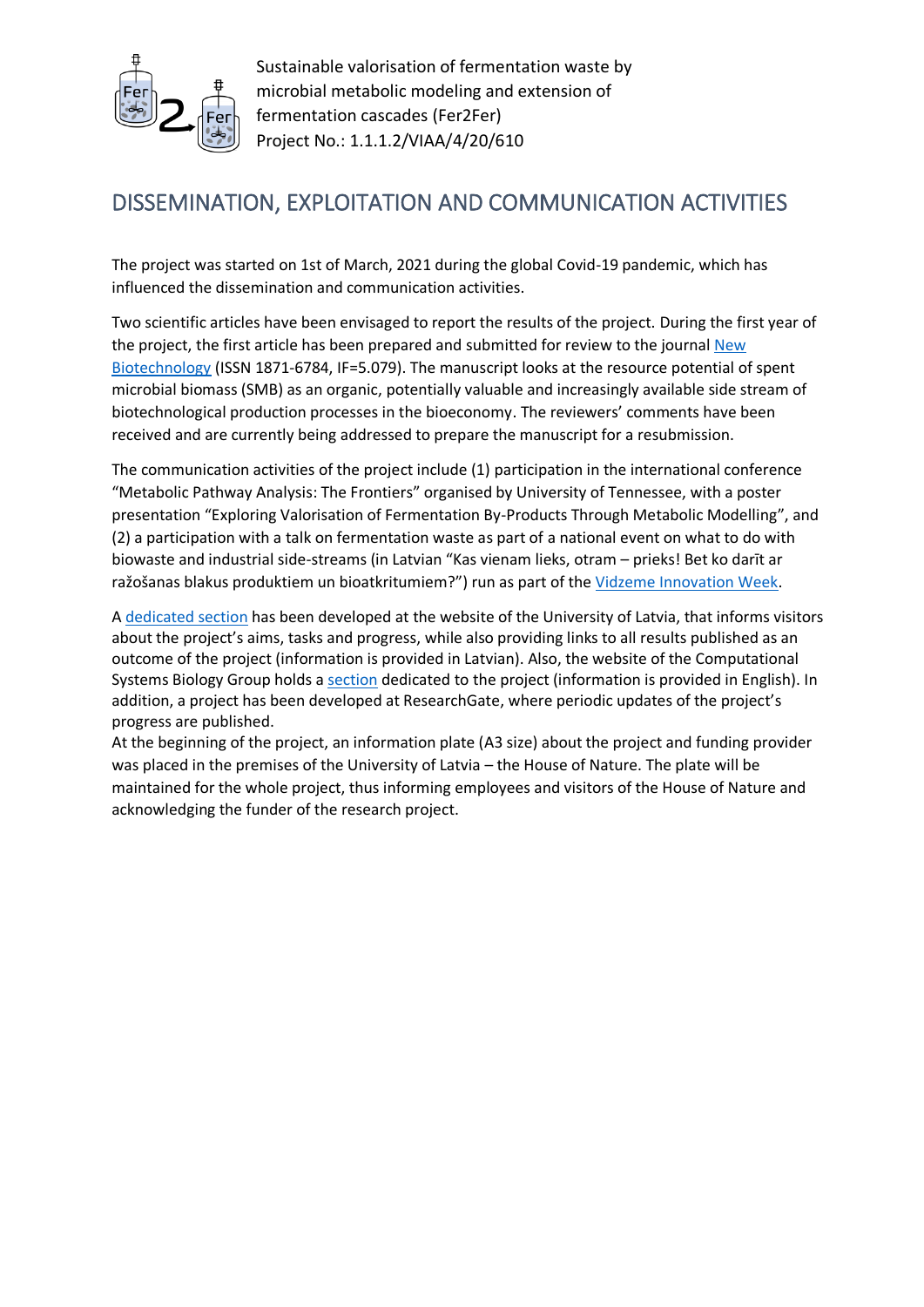

## MOBILITY AND TRAINING ACTIVITIES

The project was started on March 1, 2021 with a mobility visit to Teesside University (United Kingdom), where the post-doctoral researcher was able to meet academics and knowledge exchange professionals working within bioeconomy – from such areas as metabolic modelling, bioprocess engineering, bioindustries and biotechnology. The visit allowed to network and learn about several academic networks such as Biomass and Biorefinery Network, Environmental Biotechnology Network and High Value Biorenewables.

The post-doctoral researcher attended a virtual training course Introduction to Python for Biologists run from 29<sup>th</sup> of November to 3<sup>rd</sup> of December, 2021 by a non-profit organisation "Transmitting science". The course allowed the post-doctoral researcher to learn the basics and main elements of Python programming for data analysis and to learn to apply obtained knowledge in the post-doc research project, as well as gaining knowledge of language-agnostic principles of programming, such as automation with loops and encapsulation with functions, that will serve as best practices for the scientific computing required for the post-doctoral research in fields of metabolic modelling. Thus, the course increased the professional knowledge and skills of post-doctoral researcher.

The post-doctoral researcher has participated in the training sessions on stoichiometric metabolic modelling provided by the Computational Systems Biology Group, University of Latvia. Also, various national and international level webinars have been attended to learn about a range of topics, including scientific, industrial, motivational, and personal development topics. No certificates of attendance have been received, yet the post-doctoral researcher has used the vast opportunities provided by organizers of virtual events available during the pandemics.